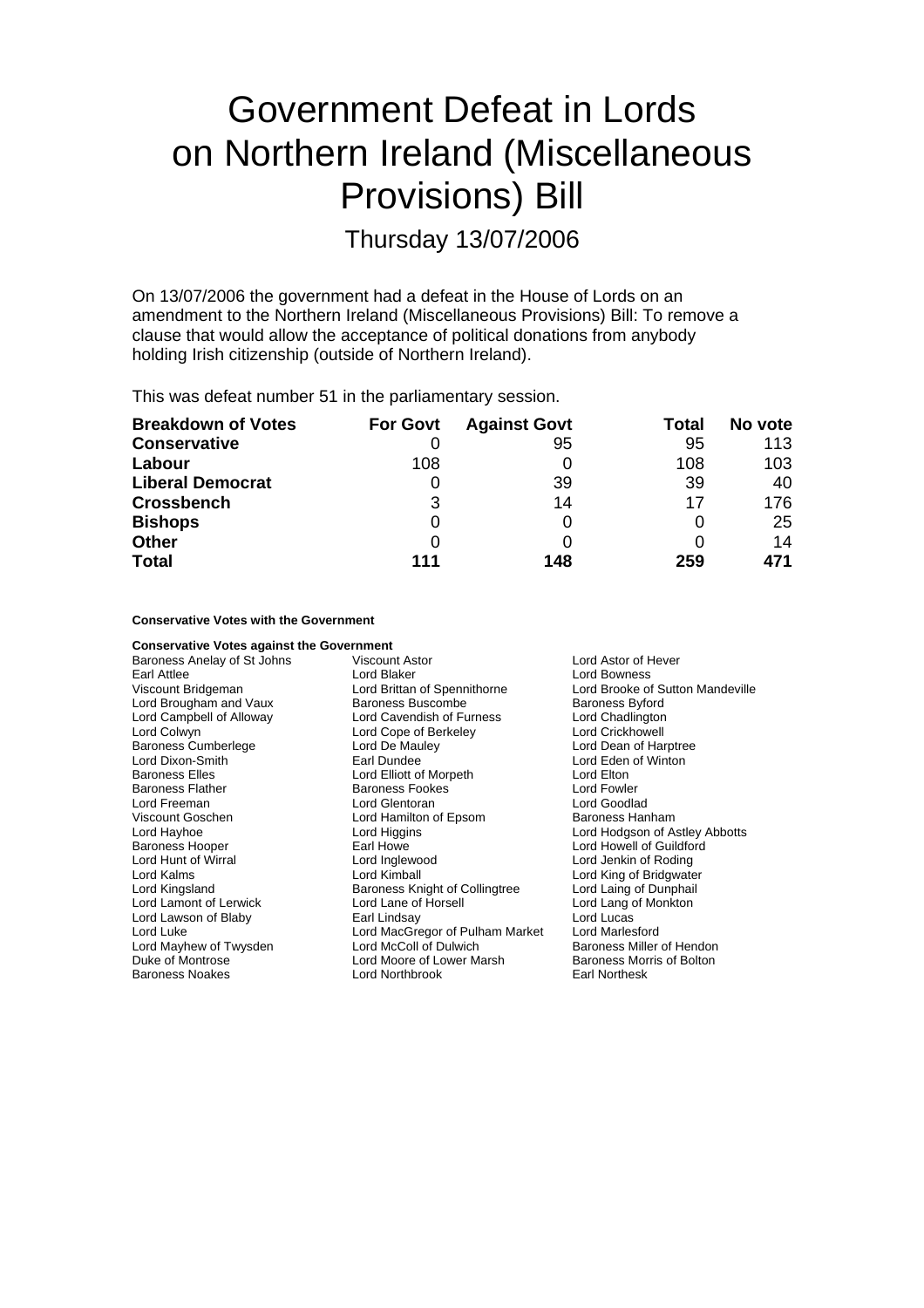Baroness O'Cathain **Baroness Oppenheim-Barnes** Baroness Perry of Southwark<br>Baroness Platt of Writtle **Baroness Rawlings** Lord Reay Baroness Platt of Writtle **Baroness Rawlings** Martian Cord Reay Theory Conservation Cord Reads and Lord Reads Rawlings Conservation Conservation Conservation Conservation Conservation Conservation Conservation Conservation Lord Renton of Mount Harry Lord Renton Cord Renton Lord Roberts of Lord Roberts of Congress Coronal Lord Roberts of Congress Coronal Lord Roberts of Congress Coronal Lord Roberts of Congress Coronal Lord Rental Selborne Lord Sanderson of Bowden Baroness Seccombe Earl Selborne<br>
Baroness Seccombe Farl Selborne<br>
Lord Sheikh Earl Sheikh Earl Sheikh Earl Sheimersdale Lord Shaw of Northstead Lord Sheikh Lord Sheikh Lord Shelmersdale<br>
Lord Soulsby of Swaffham Prior Lord St John of Fawsley Lord Stewartby Lord Soulsby of Swaffham Prior Lord St John<br>Lord Strathclyde Lord Tebbit Lord Strathclyde Lord Tebbit Baroness Trumpington<br>Baroness Trumpington<br>Baroness Verma Lord Waddington Lord Wakeham Baroness Verma Lord Waddington Baroness Wilcox Lord Windlesham

Lord Windlesham

# **Labour Votes with the Government**<br>**Lord Acton**

Lord Bernstein of Craigweil Lord Bhattach<br>
Lord Borrie<br>
Lord Brennan Baroness David **Lord Davidson of Glen Clova** Lord Harris of Haringey Lord Harrison<br>
Lord Haskel Chilton Cord Haworth Baroness Howells of St Davids Baroness Massey of Darwen Lord Rowlands<br>
Viscount Simon<br>
Lord Soley<br>
Lord Soley Baroness Warwick of Undercliffe Baroness Whitaker<br>Lord Williams of Elvel Baroness Lord Woolmer of Leeds

Lord Acton Baroness Adams of Craigielea Lord Adonis Lord Ahmed **Baroness Amos** Baroness Amos<br>
Lord Archer of Sandwell **Back** Lord Bach **Baroness Andrews**<br>
Lord Archer of Sandwell Lord Bach<br>
Lord Bhattacharyva<br>
Baroness Blackstone Lord Brookman 
Lord Carter of Coles<br>
Lord Christopher 
Lord Carter of Coles<br>
Lord Charter 
Lord Clarke of Hamp Lord Christopher **Lord Clark of Windermere** Lord Clarke of Hampstead<br>
Lord Clinton-Davis **Colomet Baroness Cohen of Pimlico** Baroness Crawley Baroness Cohen of Pimlico Baroness Crawley<br>
Lord Davidson of Glen Clova Lord Davies of Oldham Lord Desai Lord Dixon Lord Dubs Lord Elder Lord Evans of Temple Guiting Lord Evans<br>Lord Ealconer of Thoroton Baroness Earrington of Ribbleton Lord Filkin Exaroness Farrington of Ribbleton Lord Filkin<br>Lord Foulkes of Cumnock Baroness Gale Baroness Ford **Exercise Seart Concrete Concrete Concrete Concrete Concrete Concrete Concrete Concrete Concrete**<br>
Baroness Gibson of Market Rasen Lord Giddens Lord Gavron **Baroness Gibson of Market Rasen**<br>
Baroness Golding **Baroness Coldens** Lord Goldsmith Baroness Golding **Collact Lord Goldsmith** Baroness Goudie<br>
Lord Gould of Brookwood Baroness Gould of Potternewton Lord Grocott Baroness Gould of Potternewton Lord Grocott<br>
Lord Harrison **by Dorther Containstance Container**<br>
Lord Hart of Chilton Lord Haskel Lord Haworth Lord Haworth Baroness Henig<br>
Baroness Hilton of Eggardon Lord Hogg of Cumbernauld Lord Howarth of Newport Lord Hogg of Cumbernauld Lord Howarth of Newport<br>
Lord Howie of Troon Lord Hughes of Woodside Lord Kinnock **Lord Lord Lea of Crondall** Lord Lord Lipsey<br>
Lord Macdonald of Tradeston **Lord Mackenzie of Framwellgate** Lord MacKenzie of Culkein Lord Mackenzie of Framwellgate Lord MacKenzie of Culkein<br>Lord Maxton Cord Baroness McIntosh of Hudnall Lord McKenzie of Luton **Lord Mitchell** Lord Mitchell **Baroness Morgan of Drefelin**<br>
Baroness Morgan of Huyton Lord Morris of Handsworth Lord Paul Baroness Morgan of Huyton Lord Morris of Handsworth Cord Paul<br>Baroness Pitkeathlev Cord Dant of Highfield Cord Prys-Davies Baroness Pitkeathley<br>
Baroness Quin **Exercise Constructs Constructs**<br>
Baroness Rendell of Babergh<br>
Baroness Rendell of Babergh Baroness Ramsay of Cartvale Lord Richard **Communist Communist Lord Rooker** Lord Rosser<br>
Lord Rowlands **Communist Communist Communist Communist Communist Communist Communist Communist Communist Communis** Lord Strabolgi Baroness Symons of Vernham Dean Baroness Taylor of Bolton<br>Lord Temple-Morris Baroness Thornton Lord Triesman Lord Temple-Morris Baroness Thornton Lord Triesman Lord Tunnicliffe **Lord Tunnicliffe**<br>
Baroness Uddin **Lord Warner** Baroness Turner of Camden Baroness Uddin Martin Lord Warner Villamer Camden Baroness Whitaker Caroness Wilkins<br>Baroness Warwick of Undercliffe Baroness Whitaker Campioness Wilkins

Lord Brooke of Alverthorpe Lord Stone of Blackheath Lord Young of Norwood Green

**Labour Votes against the Government**

## **Liberal Democrat Votes with the Government**

# **Liberal Democrat Votes against the Government**<br>
Lord Addington **Lord Alderdice**

Lord Addington Lord Alderdice Lord Cotter Lord Dholakia Lord Dykes Viscount Falkland Baroness Falkner of Margravine Lord Garden Lord Goodhart<br>Baroness Hamwee Baroness Harris of Richmond Lord Holme of Cheltenham

Baroness Harris of Richmond